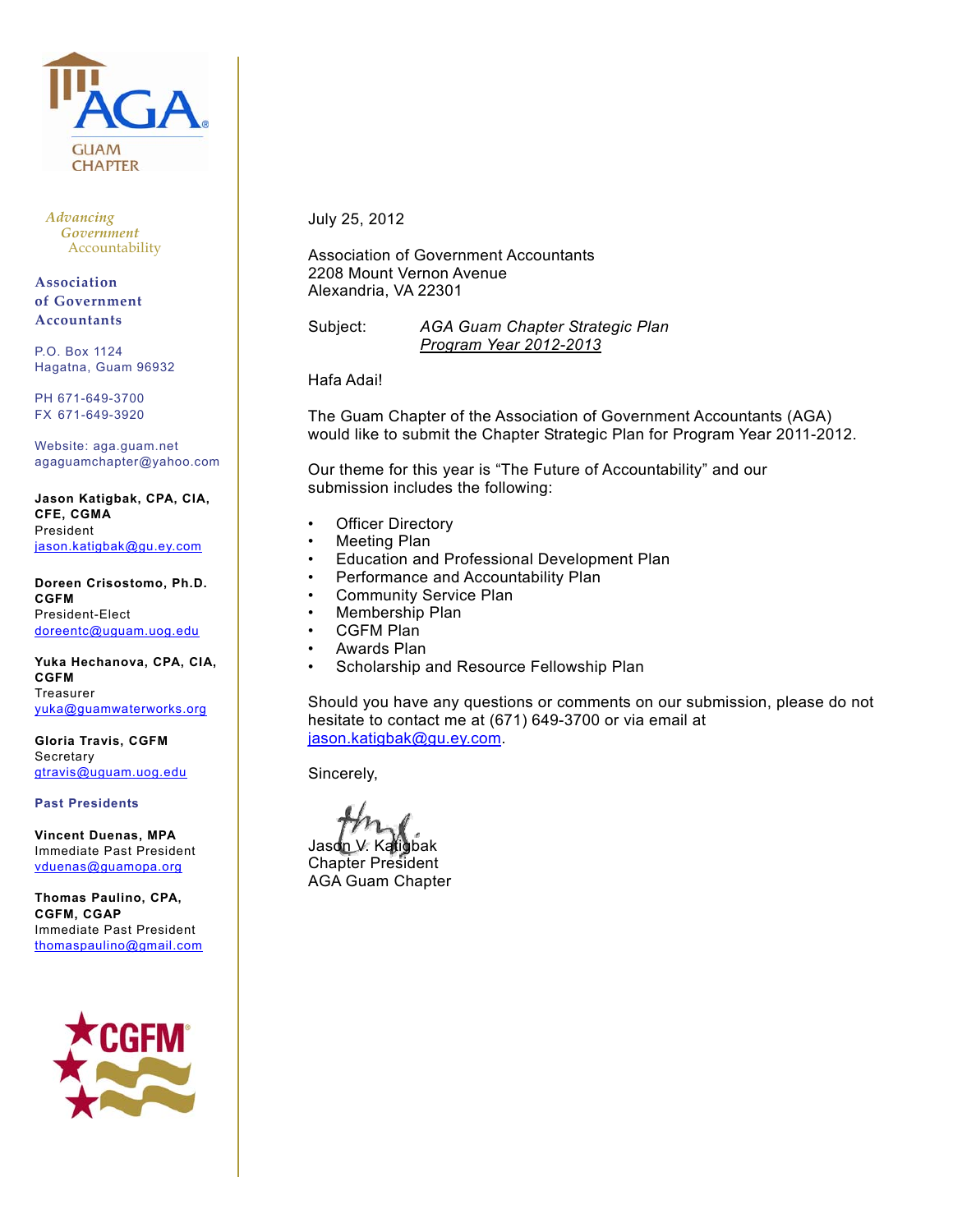







# **AGA Guam Chapter Strategic Plan** Program Year 2012-2013

### **Table of Contents**



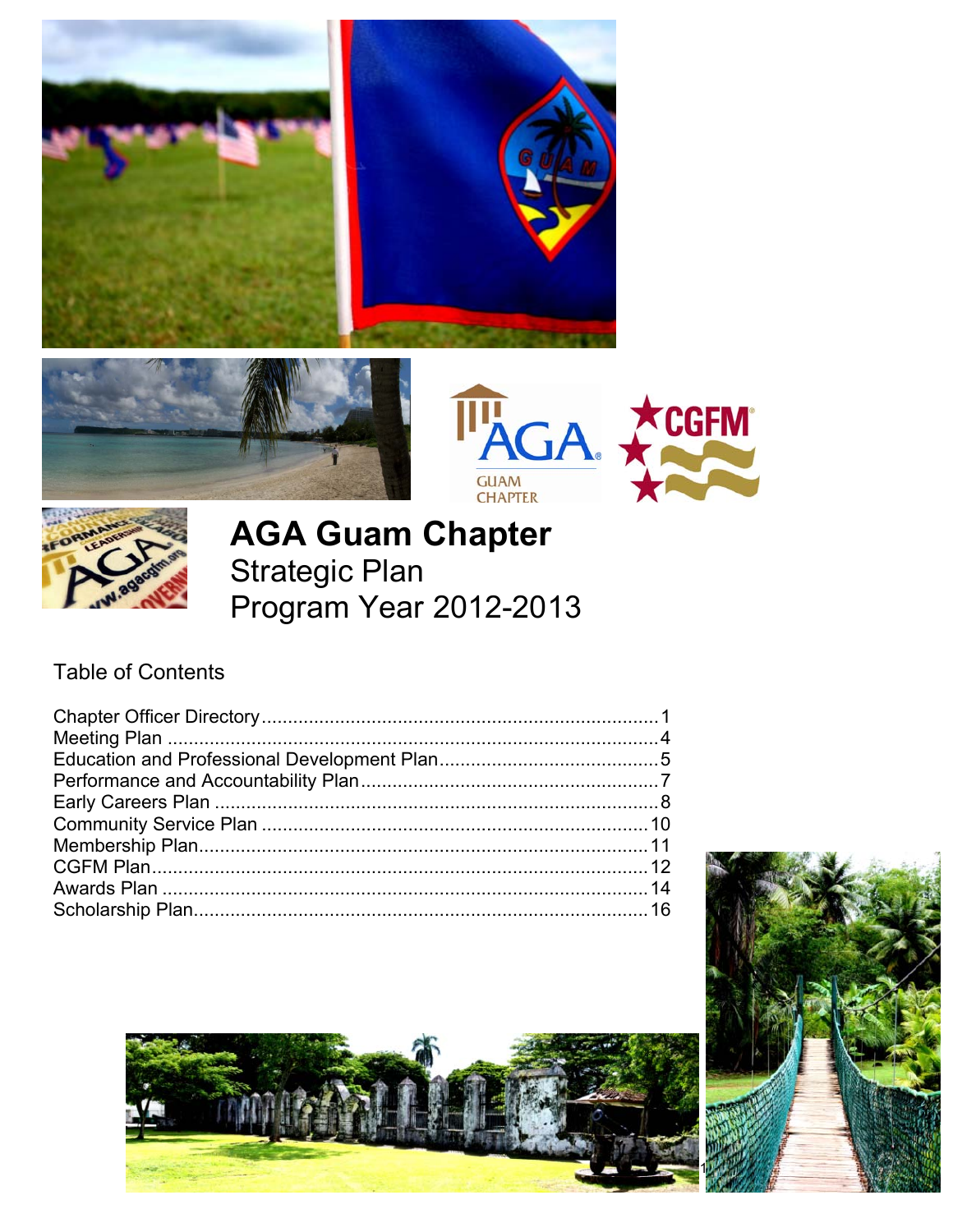### **Chapter Executive Committee**

#### **Association of Government Accountants – Guam Chapter Chapter Executive Committee (CEC) Program Year 2012-2013**

**Officers: President**: Jason V. Katigbak, CPA, CIA, CFE, CGMA Member #: 95562 E-mail: jason.katigbak@gu.ey.com

**President-Elect**: Doreen Crisostomo, Ph.D., CGFM Member #: 23737 E-mail: doreentc@uguam.uog.edu

**Immediate Past President**: Vincent Duenas, MPA Member #: 67025 E-mail:  $vduenaas@guamopa.org$ 

**Secretary**: Gloria Travis, CGFM Member #:88646 E-mail: gtravis@uguam.uog.edu

**Treasurer**: Yukari Hechanova, CPA, CIA, CGFM, CGAP Member #: 60087 E-mail: yuka@guamwaterworks.org

Assistant Treasurer: Thomas Q. Paulino, CGFM, CPA, CGAP Member #: 80114 E-mail: thomaspaulino@gmail.com

**Committees: Awards Chair**: Taling Taitano, CPA, CGFM Member #: 12754 E-mail: tmtaitano@gmail.com

**Awards Co-Chair**: Clariza Roque Member #: 96313 E-mail: croque@guamopa.org

**Education Chair**: Rodalyn Marquez, CGFM, CPA, CGAP, CIA Member #: 65248 E-mail:  $rmarquez@guamopa.org$ 

**Education Co-Chair**: Jason V. Katigbak, CPA, CIA, CFE, CGMA Member #: 95562 E-mail: jason.katigbak@gu.ey.com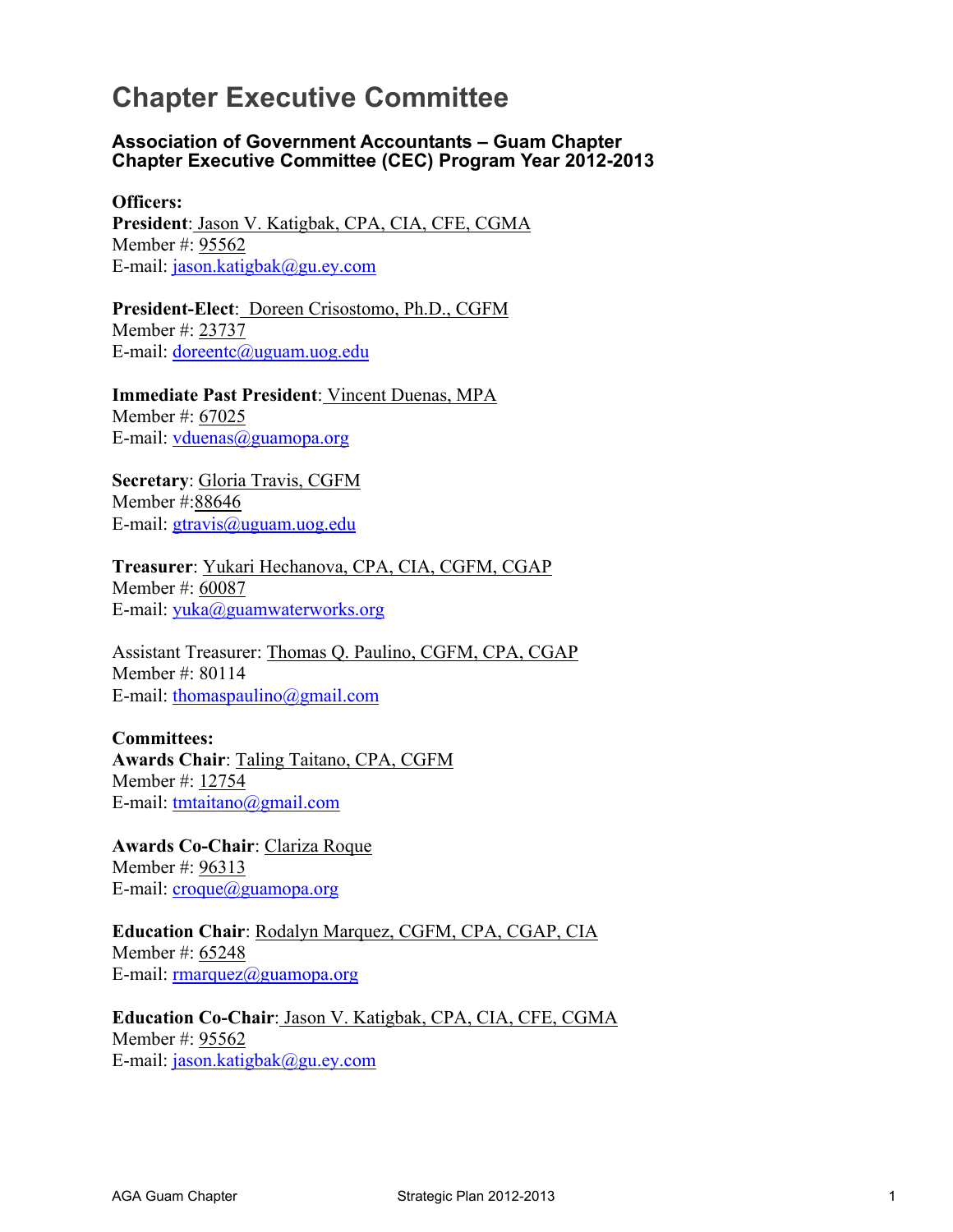# **Chapter Executive Committee**

*…continued* 

**Newsletter Editor**: Joy Bulatao Member #: 96134 E-mail: joy.bulatao@gmail.com

**Newsletter Co-Editor**: Matthew Quinata Member #: 22019 E-mail: mattquinata@gmail.com

**Community Service Chair**: Ariana Villaverde Member #: 103262 E-mail: ariana.villaverde@gmail.com

**Community Service Co-Chair**: Lourdes Perez/Josephine "Josie" Villanueva, CPA, CGMA Member #: 19659/ 96981 E-mail: guamperezlou@gmail.com, jguicovillanueva@tristar-guam.com

**CGFM Chair**: Jose Guevara III, CGFM Member #: 44115 E-mail: jbguevara@portguam.com

**CGFM Co-Chair**: Frances Daniele, CGFM Member #: 92245 E-mail: danieli6@guam.net

**Research/Standards Chair**: Christopher Wolseley, CA Member #: 52587

E-mail: cwolseley@deloitte.com

**Early Careers Chair**: Artemio "Ricky" Hernandez

Member #: 100504 E-mail: artemioh@gmail.com

**Early Careers Co-Chair**: Zeny Asuncion-Nace, CGFM, CPA, CFE Member #: 20535 E-mail: znace@uguam.uog.edu

**Historian**: Jerrick Hernandez Member #:94102 E-mail:  $ihernandez@guamopa.org$ 

**Webmaster**: Doreen Crisostomo, Ph.D., CGFM Member #: 23737 E-mail: doreentc@uguam.uog.edu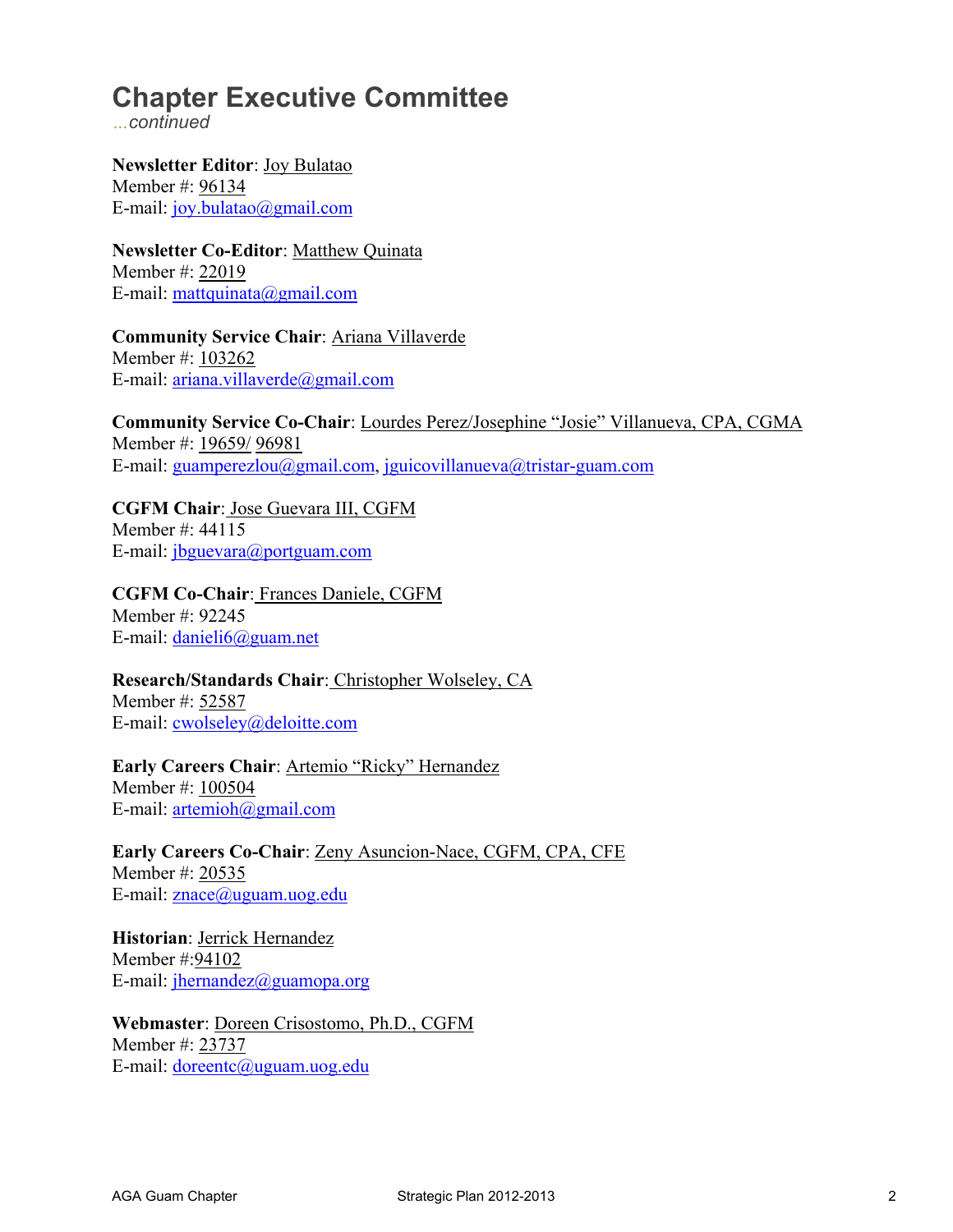## **Chapter Executive Committee**

 *continued* 

**Accountability Chair**: Maripaz N. Perez, CGFM, CGAP Member #: 67833 E-mail:  $mmerez@gpagwa.com$ 

**Communications Director**: Barbara Howard, CPA Member #: 23311 E-mail: bobbie725@yahoo.com

**Communications Co-Chair**: Mark Palarca Member #: 105629 E-mail: mpalarca@deloitte.com

**Scholarship**: Doris Flores Brooks, CPA, CGFM Member #: 57777 E-mail: dfbrooks@guamopa.com

**Membership**: Rachel Field Member #: 94772 E-mail: rfield@guamopa.org

**Membership Co-Chair**: Garry Yeoh Member #: 103916 E-mail: garry.yeoh@gu.ey.com

**Chapter Auditor**: Rizalito "RG" Paglingayen Member #: 99243 E-mail: rizalito.paglingayen@gu.ey.com

**By-Laws and Procedures**: Llewelyn Terlaje, CGAP Member #: 70753

E-mail: lterlaje@guamopa.org

**Programs Director**: Vincent Duenas, MPA Member #: 67025 E-mail: vduenas@guamopa.org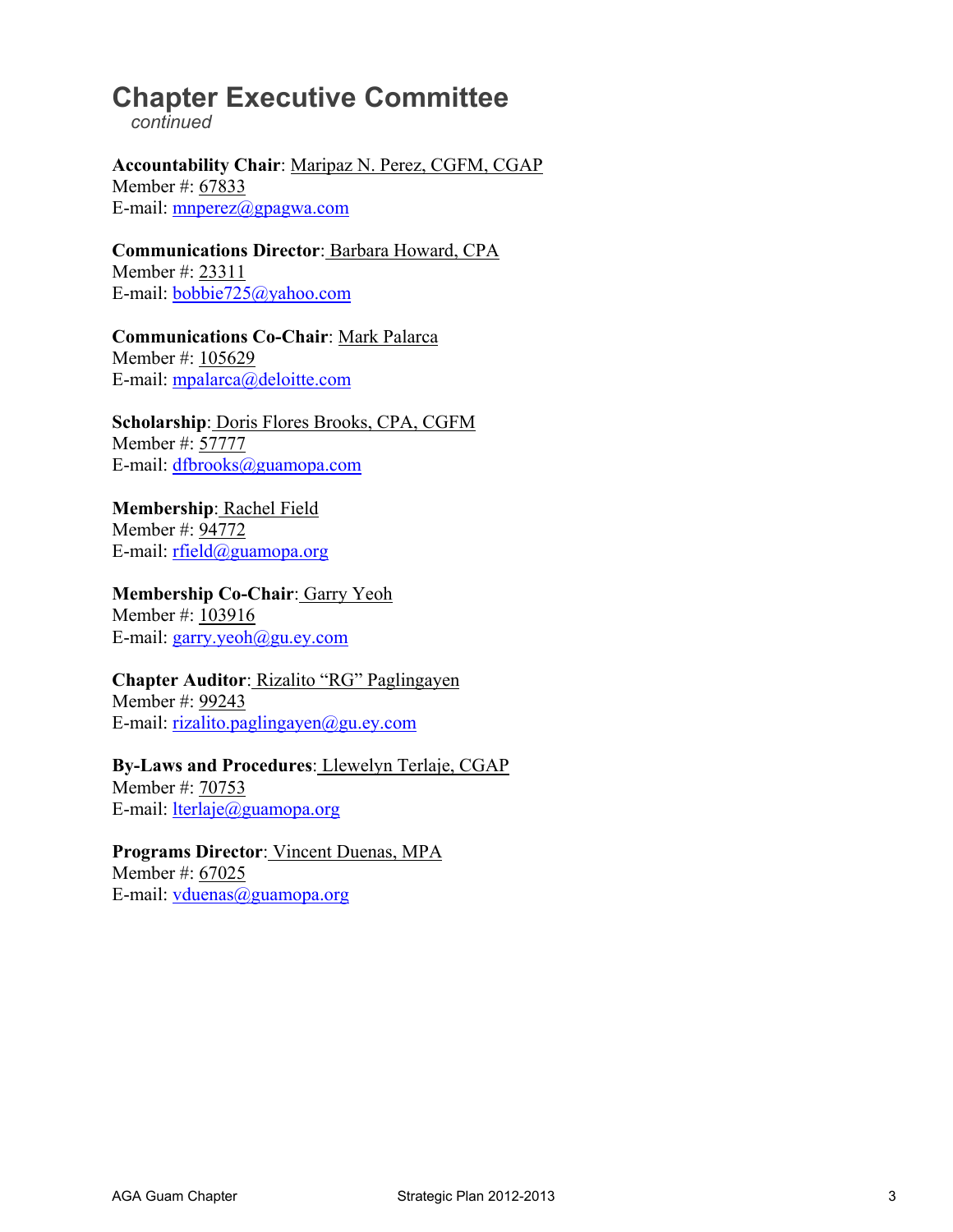# **Meeting Plan**

### **Chapter Administration - Jason Katigbak, CFE, CPA, CIA, CGMA, President Doreen Crisostomo, Ph.D., CGFM, President-Elect Programs Chairperson – Vincent Duenas, MPA**

The AGA Guam Chapter will hold monthly meetings to provide government accountability professionals a venue and an opportunity to meet with their peers from private and public entities and discuss relevant issues affecting their profession. At each meeting, we will provide officer and committee report updates, i.e. Treasurer's Report, Secretary's Minutes, Education, CGFM, Community Service, etc. A guest speaker will also be invited to address our Chapter membership on topics relevant to the accountability profession or its members. The Chapter Executive Committee will meet monthly to plan and discuss, in detail, the various activities of the Chapter.

#### **General Membership Meetings**

| Date:     | Every $4th$ Wednesday of the month |
|-----------|------------------------------------|
| Location: | <b>Outrigger Guam Resort</b>       |
| Time:     | $12:00 - 1:00$ pm                  |

### **Chapter Executive Committee (CEC) Meetings**

| Date:     | Every $2nd$ Wednesday of the month |
|-----------|------------------------------------|
| Location: | Various Locations                  |
| Time:     | $12:00 - 1:00$ pm                  |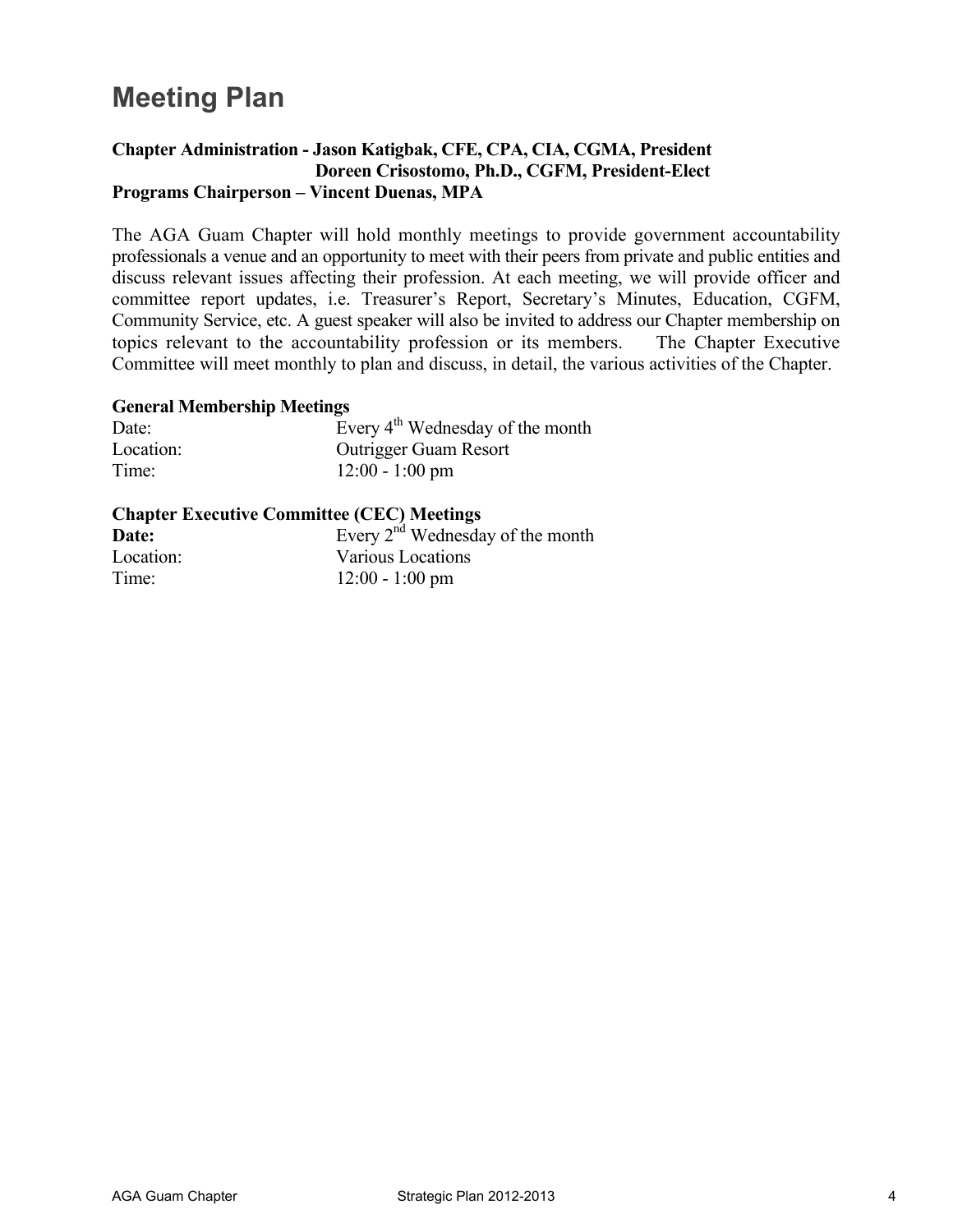### **Educational and Professional Development Plan**

### **Education Chairperson** – Rodalyn Marquez, CGFM, CPA, CIA, CGAP, CGMA **Education Co-Chairperson** – Jason V. Katigbak, CFE, CPA, CIA, CGMA

Our focus for the upcoming program year will be to:

- **Goal 1** Continue to provide relevant and affordable training to our members that will encourage them to strive for excellence in their current careers and equip them with the necessary core and specialized skills in the field of financial management:
- Coordinate with the Governor's office, key government agencies, and other professional organizations (e.g., Guam Society of CPAs, American Society of Military Comptrollers, etc.) to ensure that the Committee can address the professional development needs of both the government and private sectors.
- Collaborate with other professional organizations and AGA Chapters in the Pacific Rim (Japan, Hawaii and Saipan) to provide a cost efficient and effective delivery of training to the members through sharing of resources (e.g., instructor time and travel cost).
- Coordinate with the Department of the Interior Office of Inspector General and the Federal Bureau of Investigation for other training opportunities.

**Goal 2** – Support the CGFM Committee in increasing the number of CGFMs through review classes or study groups:

- Coordinate with the CGFM Committee and support them with their efforts to provide CGFM review courses through study groups.
- Ensure the availability of educational materials (CGFM Guides) to our membership.
- **Goal 3** Support the Performance and Accountability Committee in continuing to provide Citizen-Centric Report Workshops to entities covered under Guam Public Law 30-127, *An act relative to adopting the Association of Government Accountants' "Citizen-Centric Report" initiative*.
- Coordinate with the Accountability Committee to provide CCR workshops to government entities.
- **Goal 4** Explore new training methodologies such as using AGA National's Audio Conference (a cost efficient way of providing training) and other web-based training through corporate sponsors (e.g. Becker):
- Coordinate with the University of Guam, through its Academe on training opportunities.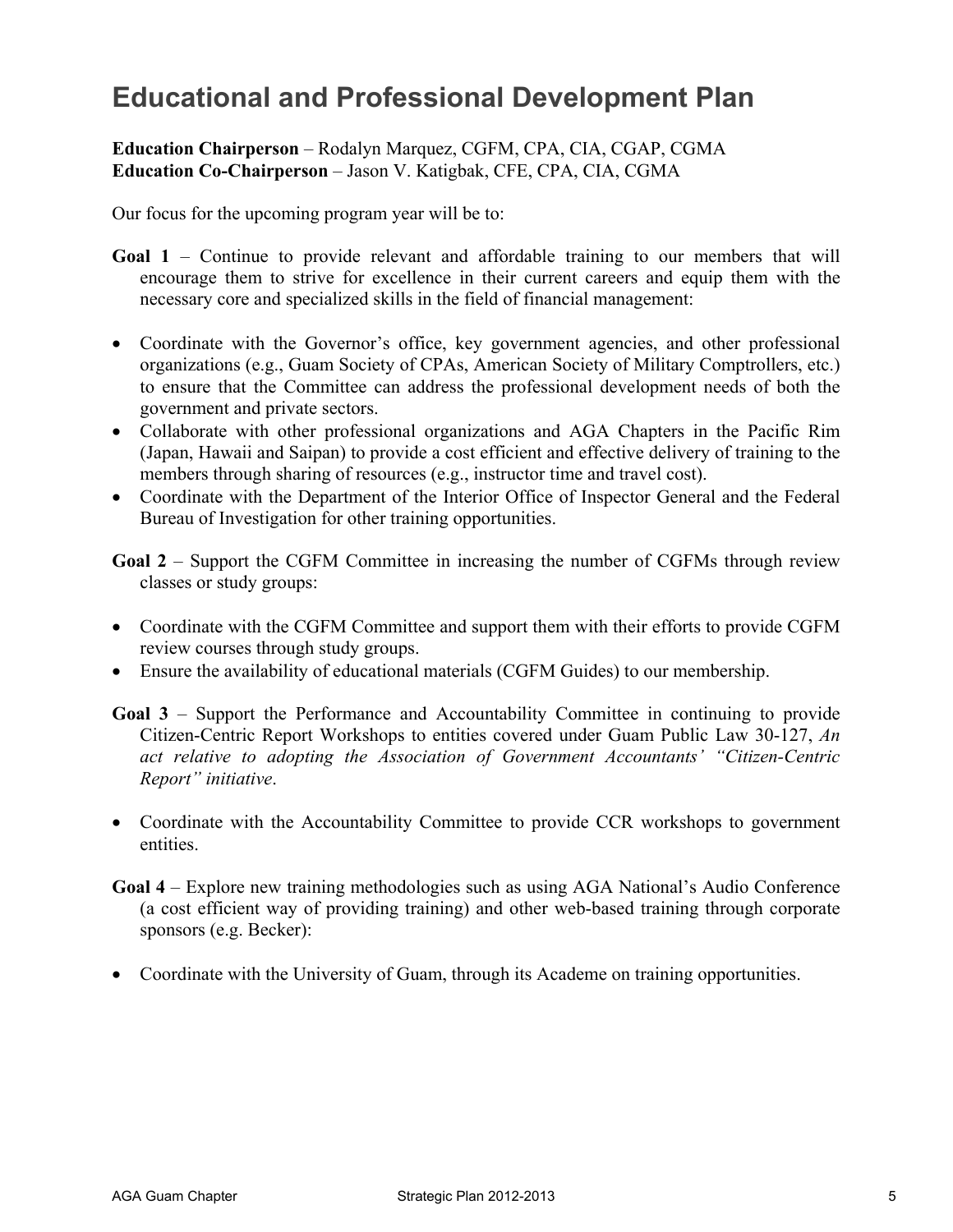### **Educational and Professional Development Plan**

*continued*

- **Goal 5** Based on feedback and comments to be received during the 2012 Guam Professional Development Conference (GPDC), begin the early planning stages for next conference to be held in 2014. Every other year, the Guam Chapter hosts the GPDC, which offers an average of 24 CPEs in courses such as Ethics, Accounting and Auditing Updates, Leadership, Information Technology, Human Resource Management, and Personal Enrichment.
- Coordinate with the AGA National Office, University of Guam, and other professional organizations to secure guest speakers/instructors.
- Encourage member participation in various committees (venue, speakers, program, registration, sponsorship, etc.)
- Solicit training course input from constituents in both the public and private sectors.
- Coordinate with the Pacific Rim Regional Vice President to host a  $\frac{1}{2}$  day Regional Chapter Officers Workshop prior to the GPDC.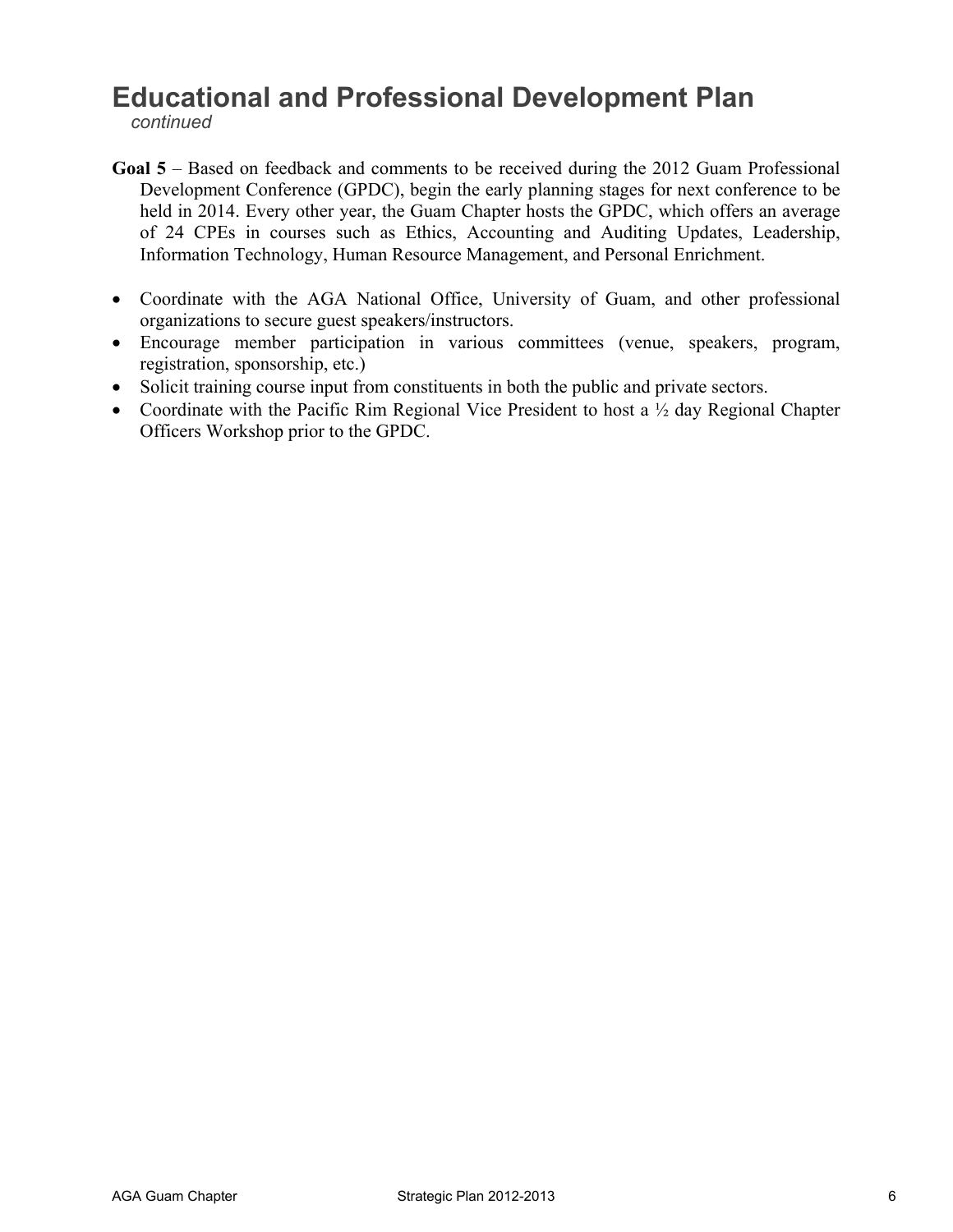### **Performance and Accountability Plan**

### **Performance and Accountability Chairperson** – **Maripaz N. Perez, CGFM, CGAP**

The AGA Guam Chapter will continue its endeavor in promoting the Citizen-Centric Government Reporting Initiative to promote and bridge the gap of communication between the government of Guam and its citizens. The passage of Public Law 30-127 is unprecedented for the AGA community as Guam remains the only government that mandated all of its government agencies, including line agencies, autonomous and semi-autonomous agencies, public corporations, the Courts of the Judiciary of Guam and the Legislature, to prepare Citizen Centric Reports (CCR) after the OPA releases their respective audited financial statements annually.

CCRs will make governments more accountable to their citizens, and will help citizens become better educated and better able to participate in government activities. It is an integral practical step that governments can take in raising their game in accountability and transparency. The AGA Guam Chapter believes that the CCR advances accountability and transparency of the government's financial information. The CCR's simplicity, clarity, and updated information is an innovative means of ensuring that our government provides more readily available and understandable financial data to the people of Guam. Accordingly, the committee set out the following goals below.

- **Goal 1:** Issue a Best Citizen-Centric Report Award to recognize an outstanding CCR that meets the design elements cited in P.L. 30-127 and the National AGA. CCRs posted at the OPA's website will automatically be entered in the contest and the winning CCR will be presented no later than September of 2013.
- **Goal 2:** Collaborate with the Governor's Office, Department of Administration, University of Guam, and the Office of Public Accountability in providing useful CCR trainings.
- **Goal 3:** Work with the Office of Public Accountability in identifying and establishing a potential list of agencies that did not comply with the CCR reporting requirement. The committee will work with these entities in ensuring that they prepare their respective CCR and comply with the legislative mandate. Chapter representatives can schedule a meeting with government representatives and discuss or provide a CCR examples prepared by other government entities.
- **Goal 4:** Release and submit at least 25 CCR reports prepared by government of Guam agencies.
- **Goal 5:** The AGA Guam Chapter will issue its program year 2011~2012 CCR report no later than July 31, 2011.
- **Goal 6:** Enhance the visibility of prepared CCRs by posting on the AGA Guam Chapter website, sending them to various media outlets, and printing them and posting them in high-traffic areas, i.e. public libraries, government office lobbies, etc.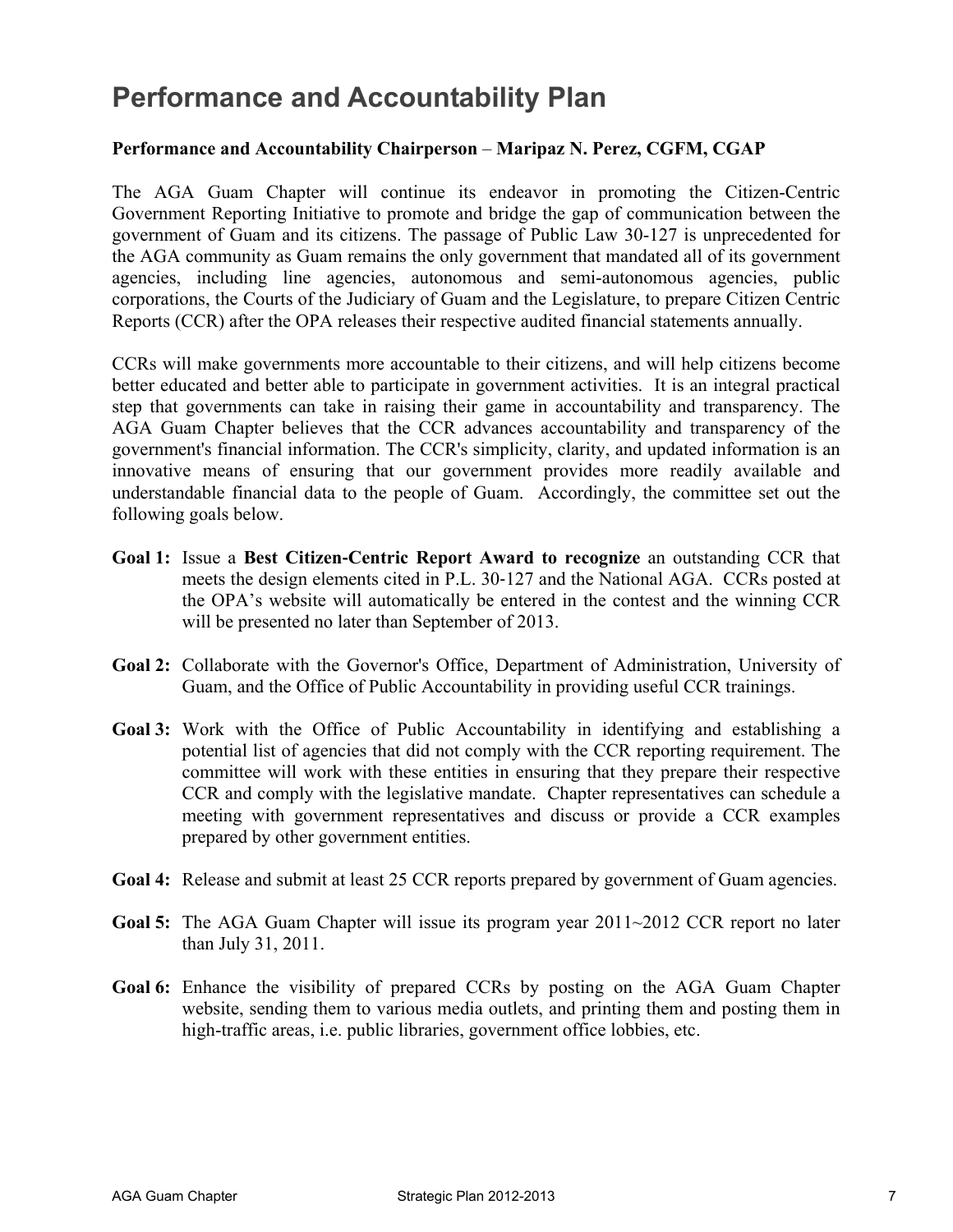# **Early Careers Plan**

### **Early Careers Chairperson** – Artemio "Ricky" Hernandez, MAcc **Early Careers Co-Chairperson** – Zeny Asuncion-Nace, CGFM, CPA, CFE

The mission of the Early Careers Committee is to build a bridge between the experienced professionals practicing accounting and the newly minted professionals practicing and students studying accounting. The Early Careers Committee plays a vital role in aggressively pursuing and relaying the importance of the accounting profession through the AGA Guam Chapter to these individuals. Creating a connection between the seasoned professionals as and their counterparts who have recently entered the field as well as students aspiring to enter the field of accounting, is to improve the growth in active membership in the AGA Guam Chapter and to assist in the transition of Early Career members from new employees and students to experienced professionals.

The AGA Guam Chapter will continue its endeavor to assist in developing opportunities for students and Early Career members to participate actively in and develop professionally through attending AGA-sponsored activities. For this year, the AGA Guam Chapter plans to: (1) promote the accounting profession to high school and college students, (2) encourage active participation in chapter activities, and (3) invest in the professional development of its student and Early Career members. The Early Careers Committee hopes to achieve these goals by performing the following tasks:

### **Goal 1 - Promote the Accounting Profession to High School and College Students**

- Conduct presentations at high school "Career Day" events and/or college accounting courses about the significance, roles and benefits of the accounting profession.
- Encourage the University of Guam (UOG) and the Guam Community College (GCC) accounting students and professors to join the AGA Guam Chapter, by inviting them to attend and participate in chapter meetings, community service activities, and other AGA-sponsored events.
- Improve the AGA mentorship program by providing opportunities for AGA mentors to interact with their accounting student mentees through student mixers, meetings, and/or job shadow days.
- Develop other creative means by which current and prospective UOG and GCC accounting students can network with accounting professionals.
- Coordinate with AGA members to facilitate student company tours.
- Include UOG and GCC students in AGA mailing lists to receive email information regarding AGA activities, i.e. newsletters, community service programs, monthly membership meetings, etc.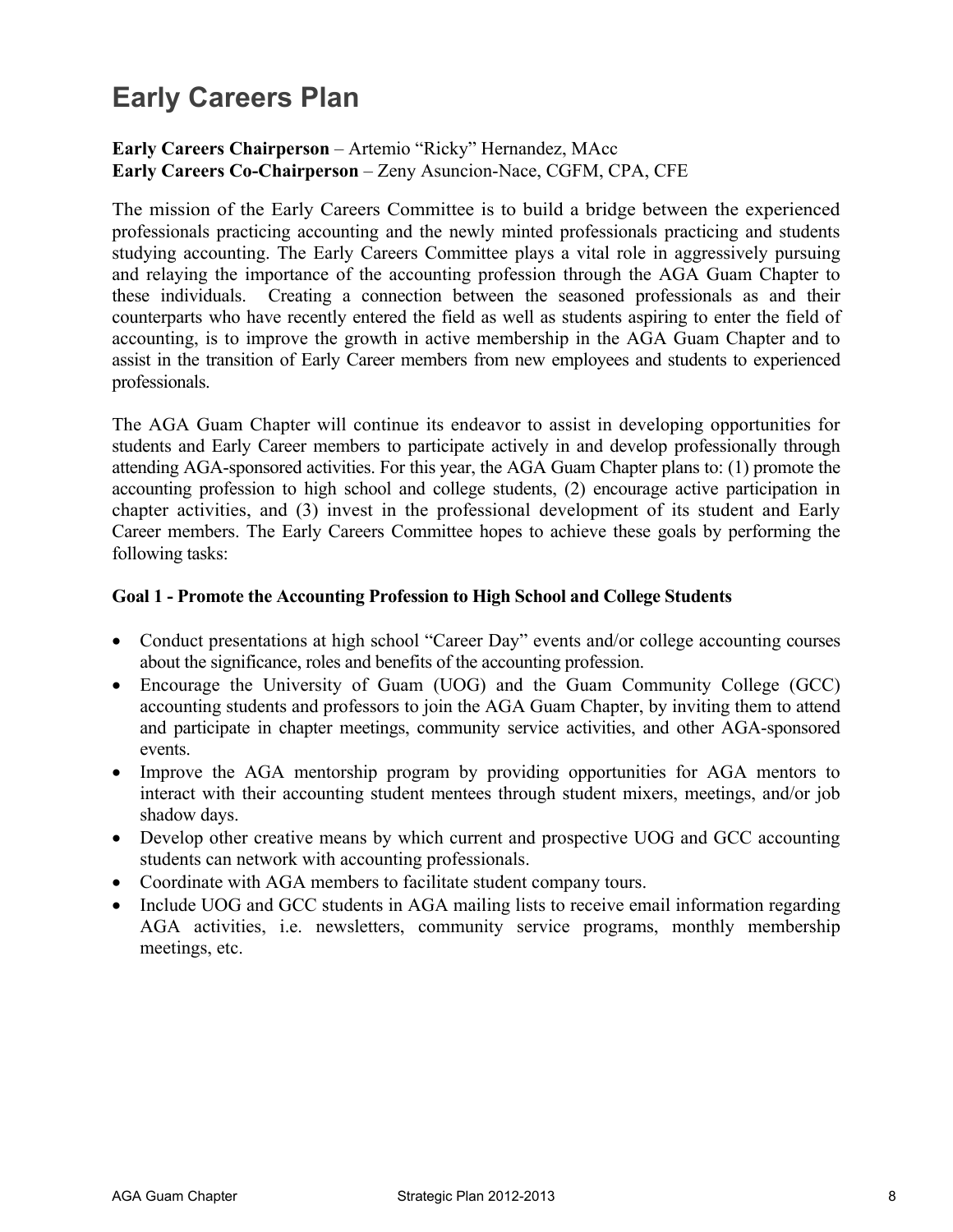### **Early Careers Plan**

 *continued* 

### **Goal 2 - Encourage Active Participation in Chapter Activities**

- Offer networking opportunities to student and Early Career members with the rest of the AGA members by inviting the student and Early Career members to be part of the various AGA Guam Chapter committees and events. As a form of incentive, waive or provide a subsidized cost of the membership fees and chapter lunch meetings for student and Early Career members who are actively involved with the AGA.
- Work with the UOG Junior Accountant's Society (JAS), Membership, Education and Community Service committees to continue incentive programs for active participation by students and Early Career members.
- Emphasize networking opportunities involved when attending various AGA activities planning/organization conference, community service events, submit newsletter article, etc.

### **Goal 3 - Invest in the Professional Development of its Student and Early Career Members**

- Aid the Scholarship Committee to acquire more sponsors and/or funding for the UOG and GCC accounting program scholarships.
- Advocate to the student and Early Careers members the importance of earning a certification for the accounting profession, especially the Certified Government Financial Manager (CGFM) certification.
- Foster leadership and teamwork with its student and Early Career members by exchanging ideas and sharing responsibilities to achieve this committee's goals.
- Develop a contact list of all student and Early Career members. Reach out to these members by providing a network of support to guide them with their career transitions.
- For the 2012 -2013 Program year, the Early Careers Committee will continue to organize networking opportunities through student and professional "mixers," enhancing the mentoring program, and engaging more fruitfully with the UOG and the GCC students and faculty.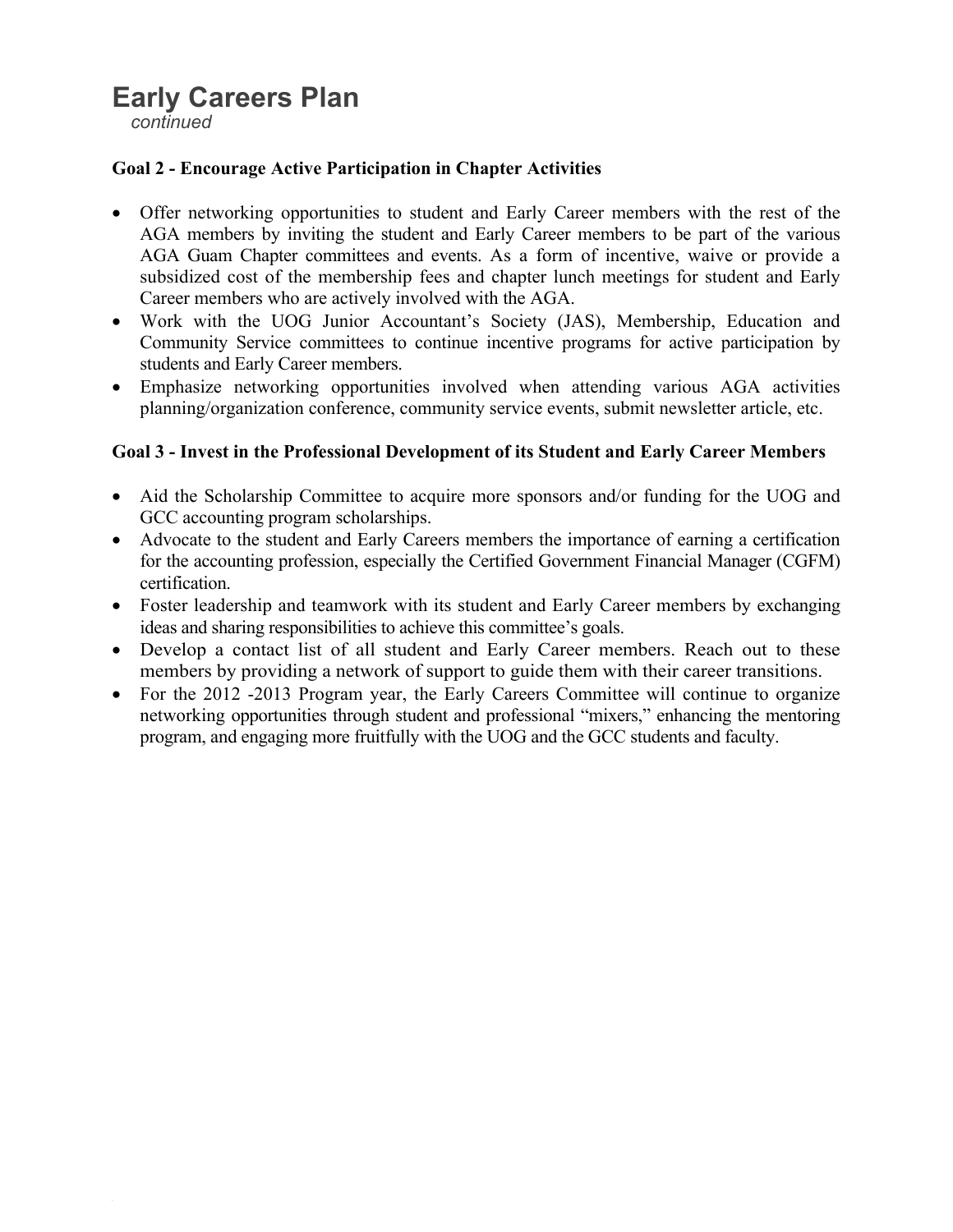# **Community Service Plan**

#### **Chairperson** – **Ariana Villaverde Co-Chairperson** – **Josephine "Josie" Villanueva, CPA, CGMA/Lourdes Perez**

The AGA Guam Chapter will continue to be an advocate for community issues. This program year the AGA community service team will focus on increasing our presence with our island community. We will strongly encourage all members to participate in the many events that are planned for this year.

### **Goals:**

- x Encourage each member to participate in at least one community service event for the program year.
- Increase awareness and member participation at each community service event AGA participates in.
- Participate in at least one regional or international community service event for the program year.
- Partner with other non-profit organizations on community service projects that will foster professional and civic relationships with the AGA. (Salvation Army, GAIN, Habitat for Humanity, Big Brothers Big Sister, Island Girl power, etc.)

### **Indicators:**

- AGA to participate or conduct at least one community service project each month for the program year.
- Achieve  $50\%$  of total AGA membership to participate in at least one community service project for the program year (85 AGA members).

### **Categories of Community Service:**

- $\bullet$  Education Outreach (Accounting and Auditing)
- Civic Community Services
- Environmental Awareness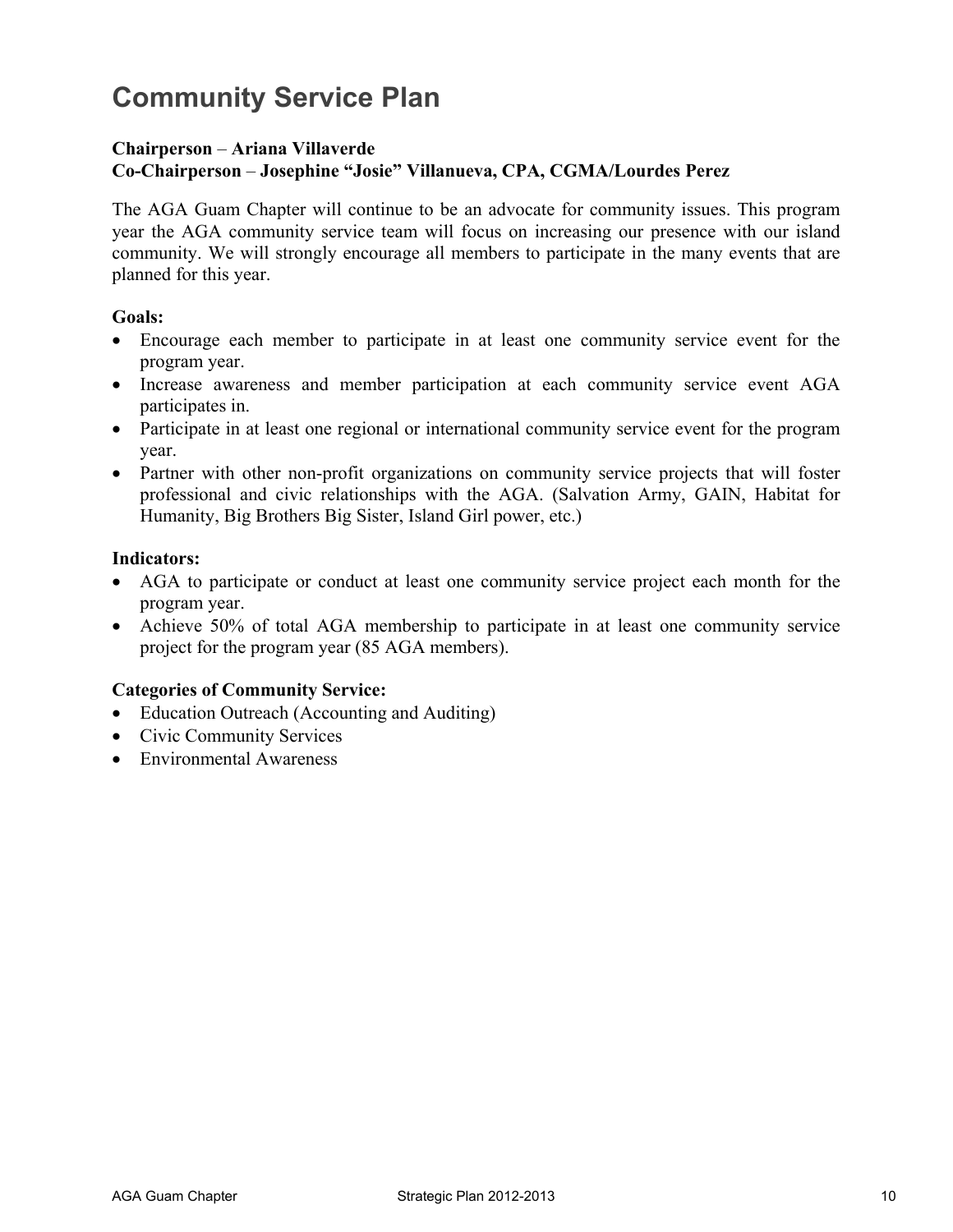# **Membership Plan**

### **Chairperson** – **Rachel Field Co-Chairperson** – **Garry Yeoh**

The AGA Guam Chapter recognizes that an organization is only as strong as its members. We will strive to maintain our member base as well as increase our membership. A large and diverse membership will ensure a strong network of professionals as well as active participation in our training courses and our community service activities. With a large member base, we will be able to promote awareness of the CGFM.

### **Goal 1: Base Growth**

Increase membership by 10% or 16 members by the end of the program year.

### **Strategies**

- Contact attendees of our monthly AGA Chapter meetings and training seminars via email.
- Contact professional acquaintances.
- Meet with University of Guam's (UOG) Junior Accountant Society (JAS) members.
- Offer discount for luncheon at monthly Chapter meeting to JAS members.
- Collaborate with Early Careers and CGFM committees to hold joint events with UOG JAS and GCC accounting students.
- Encourage membership with AGA upon graduation or earlier as student members.
- Encourage non-members to join AGA by offering member discounts for training courses.
- Ensure that membership applications and brochures on the value of AGA membership are available at the monthly AGA Chapter meetings and other AGA related events.
- Continue with updates through our AGA website and Facebook page.
- Provide a prize to the member who has recruited the most new members per quarter.
- Dollar amount of prize is pending budget request.

### **Goal 2**: Retention

- Retain  $95%$  of current membership.
- Communicate via email with members on a timely basis notifying them of monthly Chapter meetings and encourage participation in other Chapter activities.
- Provide monthly updates of membership listing and changes.
- Continue with our free lunch raffle program for attendees at our monthly AGA Chapter meetings and encourage non-members to join AGA for additional benefits.
- Continue with our raffle program for members to win airfare, accommodations and registration fee and earn CPEs at the AGA National PDC and Guam PDC based on availability of funds.
- Continue to provide discounts for the luncheon during the monthly chapter meetings and training courses to members.
- Recognize members' anniversary join date and years of membership in our newsletter and on our website.
- Recognize CGFMs in our newsletter and on our website.
- Contact past members whose membership has expired.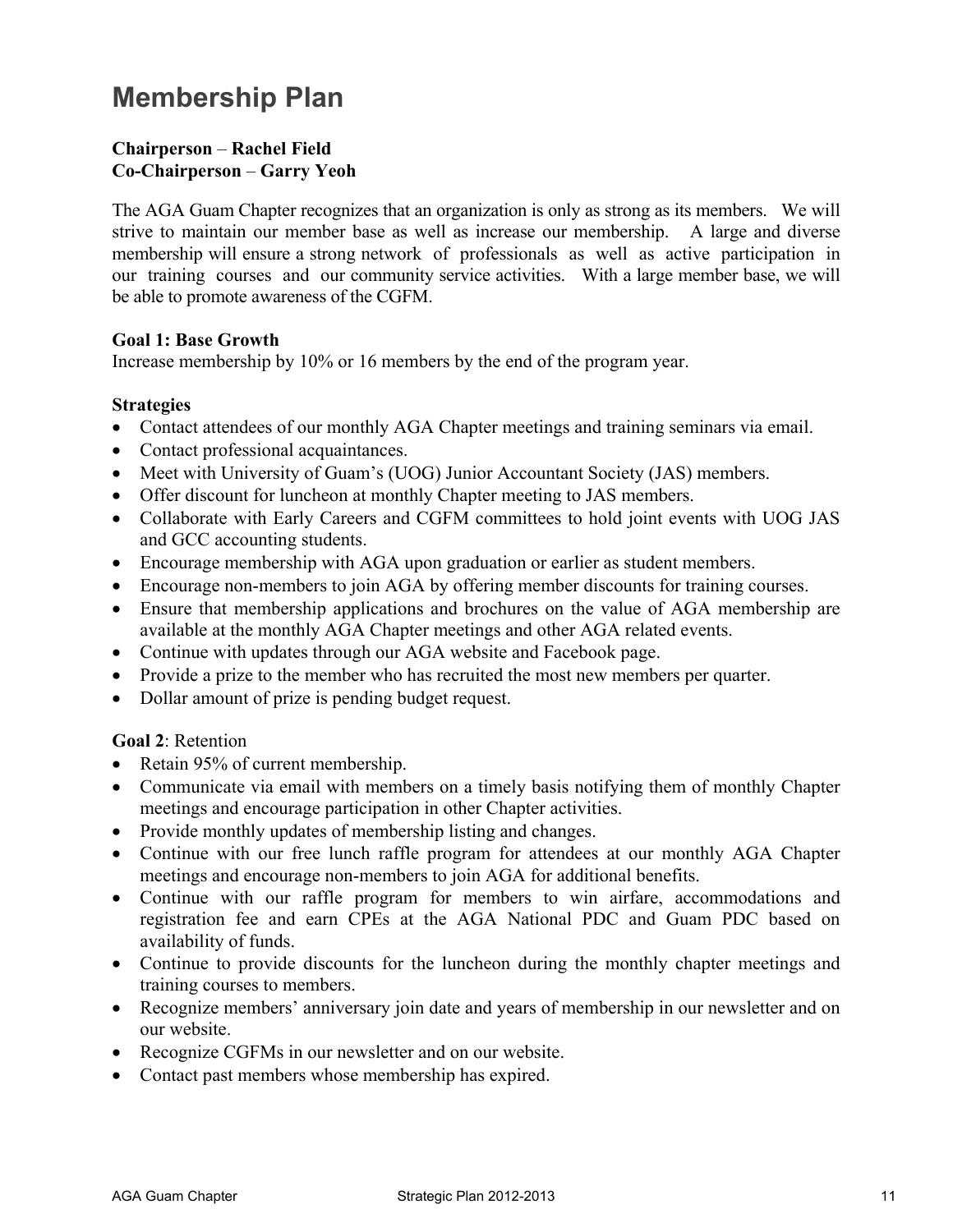# **Certified Government Financial Manager (CGFM) Plan**

### **Chairperson** – **Jose "Jojo" Guevara III, CGFM Co-Chairperson** – **Frances Danieli, CGFM**

The AGA Guam Chapter recognizes the importance and benefits of the Certified Government Financial Manager (CGFM) certification and has committed into regularly offering the CGFM training courses on Guam. The certification will equip government financial managers – federal, state, and local – with a wide range of knowledge of skills to succeed in the government financial environment and meet the challenges of today's local financial managers.

### **Goal 1: Advance the awareness, knowledge and value of the CGFM designation.**

- Support current CGFM's in attaining the 80 hours of CPE every two years by identifying CPE opportunities provided by AGA-Guam, AGA-National, other AGA chapters and accountability organizations in the Pacific Region.
- x Promote CGFM's achievements on the Chapter's newsletter, website or in the local newspaper.
- Annually participate in the "*March is CGFM Month*" awareness campaign.
- Contribute items to the CGFM Regional Coordinator for inclusion in regions' accomplishment and awareness on this certification.
- Provide information on CPE requirements on a monthly basis through email communication and/or other types of communication

### **Goal 2: Assist members in attaining CGFM certification.**

- Offer CGFM scholarship by providing reimbursement of the registration and test fee to members who pass the CGFM examination within one (1) year.
- Provide CGFM review materials to members by borrowing the chapter's study guides.
- Sponsor CGFM preparation courses in Guam.
- Promote study groups or CGFM outreach awareness programs.
- Explore partnership opportunities with the Pacific Region Chapters to promote and bring CGFM preparation courses to the region.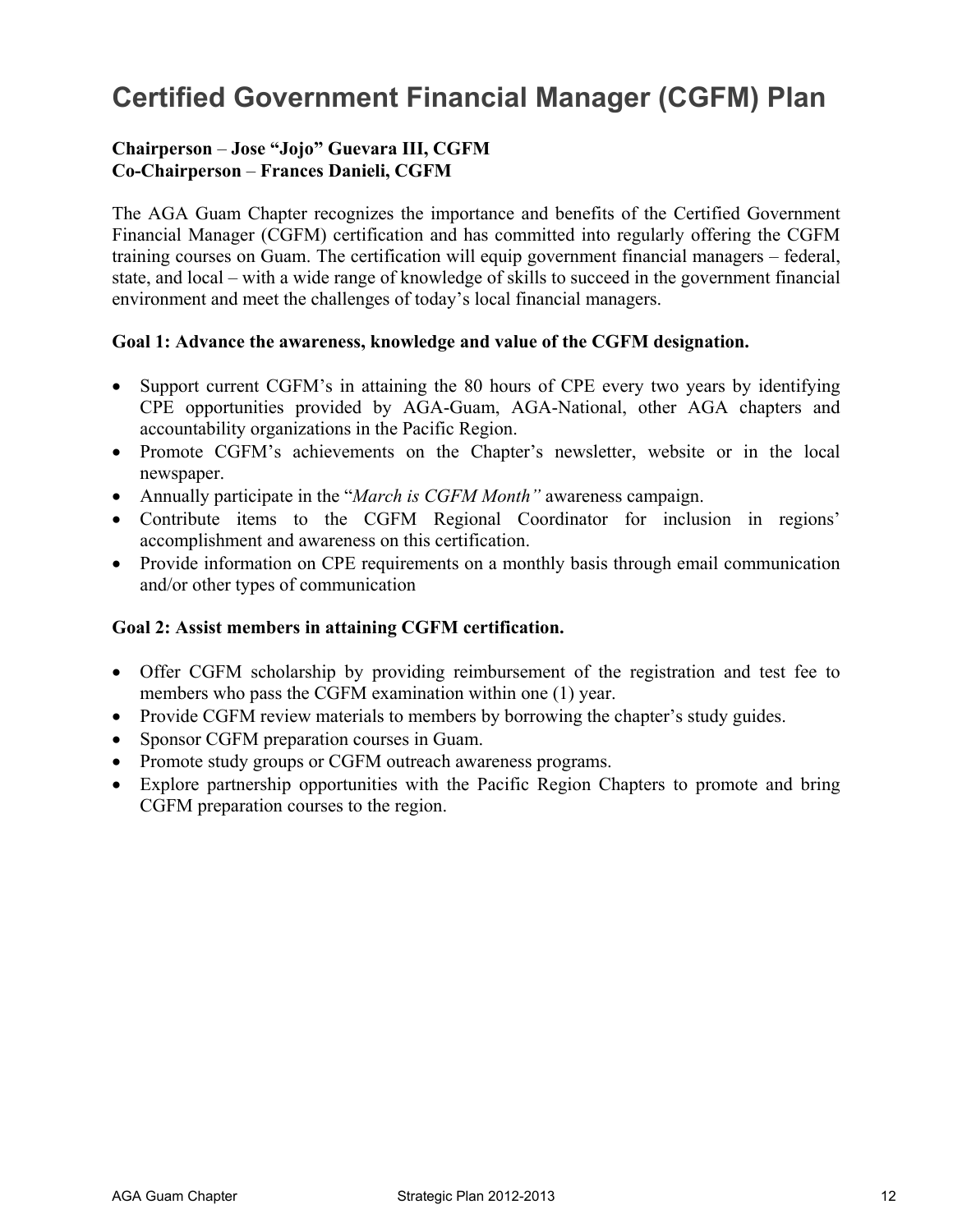### **Certified Government Financial Manager (CGFM) Plan**   *continued*

#### **Goal 3: Promote public awareness and confidence in the integrity, competence and professionalism of CGFMs.**

- Use the Core Values of Service, Accountability, Integrity, Leadership (SAIL) to promote these values in the local government. Encourage the use of the SAIL acronym in publications and notices.
- Emphasize to the highest elected officials and government directors that the CGFM designation denotes excellence, performance and accountability.
- Submit a bill to the Guam Legislature recognizing CGFM certification
- Promote the CGFM certification to be recognized officially by the Government of Guam.
- Communicate with members at least on a quarterly basis on the advantages of being CGFM certified using the member newsletter, website or email.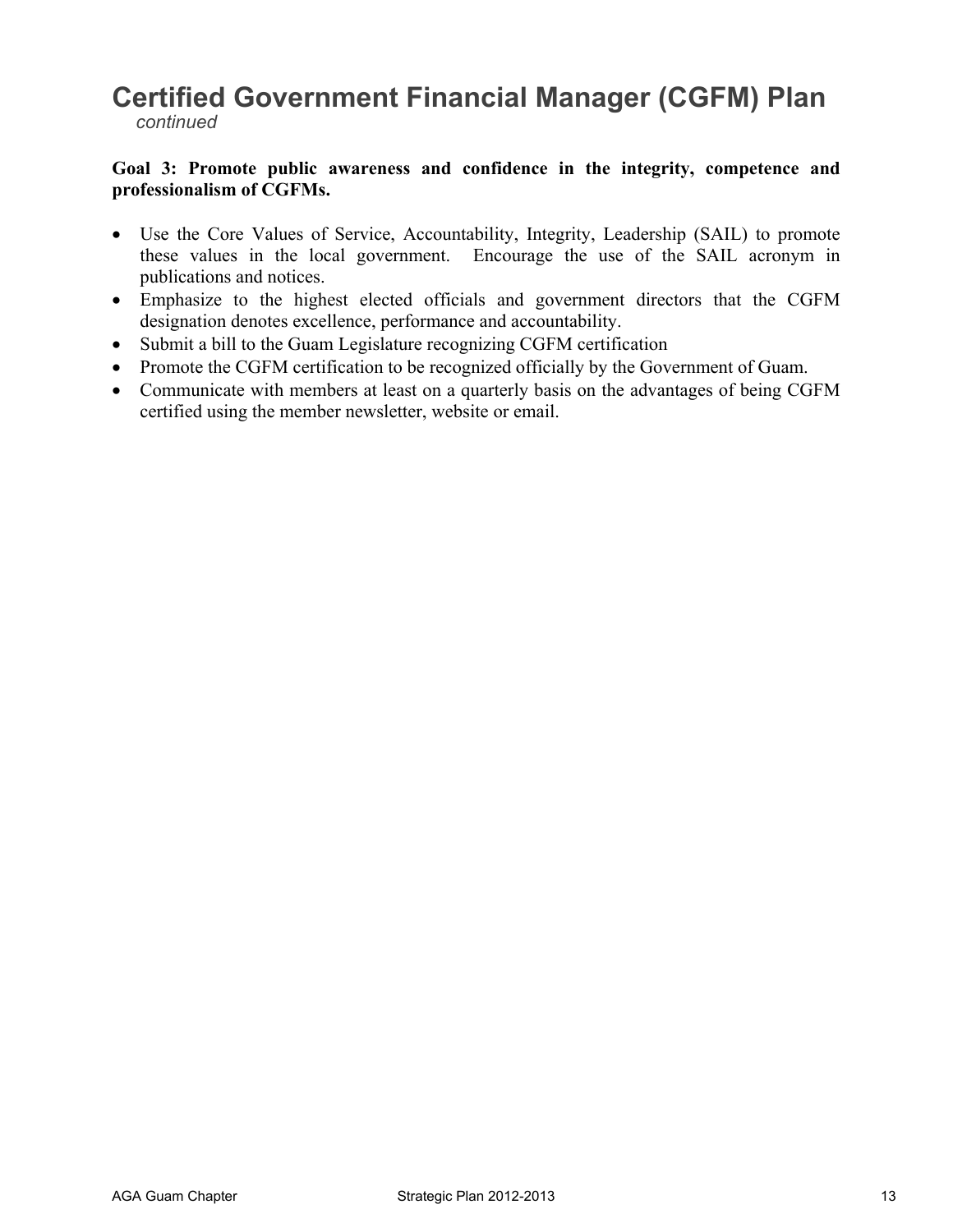### **Awards Plan**

### **Awards Chairperson** – **Taling M. Taitano, CGFM, CPA Awards Co-chairperson** – **Clariza Roque**

The AGA Guam Chapter has developed an Awards Plan to recognize and celebrate the contributions and accomplishments of members and nonmembers. This year, we will celebrate our AGA membership by recognizing outstanding contributions from our members and individuals in the community that have exhibited their commitment to advancing government accountability.

### **Goal 1: Participate in AGA National Award Program**

Strategies:

- Encourage nominations of the various awards through announcements in newsletter, website, local media outlets, and social networking sites.
- Discuss nominations at CEC and general membership meetings
- Chairperson to assist with distribution of nomination forms and where appropriate development of application

### **Goal 2: Recognize Entities and Individuals**

Strategies:

- Continue the John Phillips Excellence in Accountability Award, which will recognize individuals for superior dedicated service and outstanding achievement in enhancing government transparency and accountability in the Territory of Guam.
- President to present awards during May membership meeting or as appropriate for the following categories
	- o Chapter Service Award
	- o Agency Chapter Service Award
	- o Community Service Award
	- o Chapter Educator Award
	- o Emerging Leaders Award
	- o Certificate of Appreciation/Participation
	- o Membership Longevity Award (10, 15, 20, 25 years, etc.)
	- o Professional Accomplishments
	- o New CGFMs

#### **Goal 3: Scholarships**

Strategies: See separate section on Scholarships

#### **Goal 4: Awarding Members with Training Opportunities**

Strategies:

- Provide scholarships to PDC and local training to members in recognition of their participation in club activities.
	- o PDC minimum of 2 scholarships, based on availability of funds.
	- o GPDC where appropriate, CEC will establish number of scholarships for members
	- o Local training minimum of 2 scholarships, pending funds availability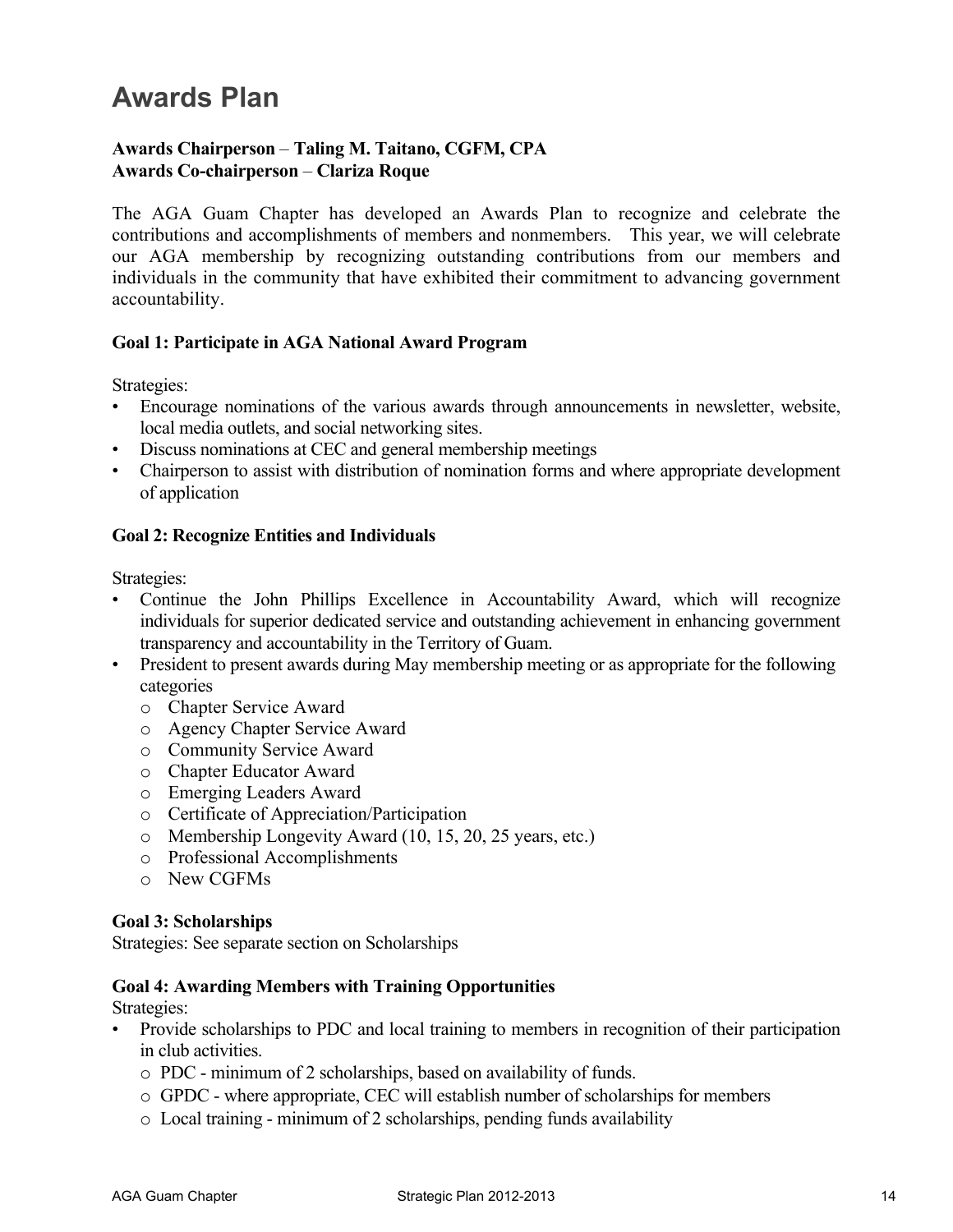### **Awards Plan**

 *continued* 

### **Goal 5: Scholarship Awards for Passing the CGFM Exam**

Strategies: Recognize members through monetary award for passing sections of the CGFM test. See separate section on CGFM.

#### **Goal 6: Announce Member Accomplishments**

- Prepare public service announcements or press releases for nominations, awards and scholarships and submit to:
	- o Newsletter
	- o Website
	- o Local media outlets
	- o Social Networking Sites
	- o National AGA
	- o Other trade journals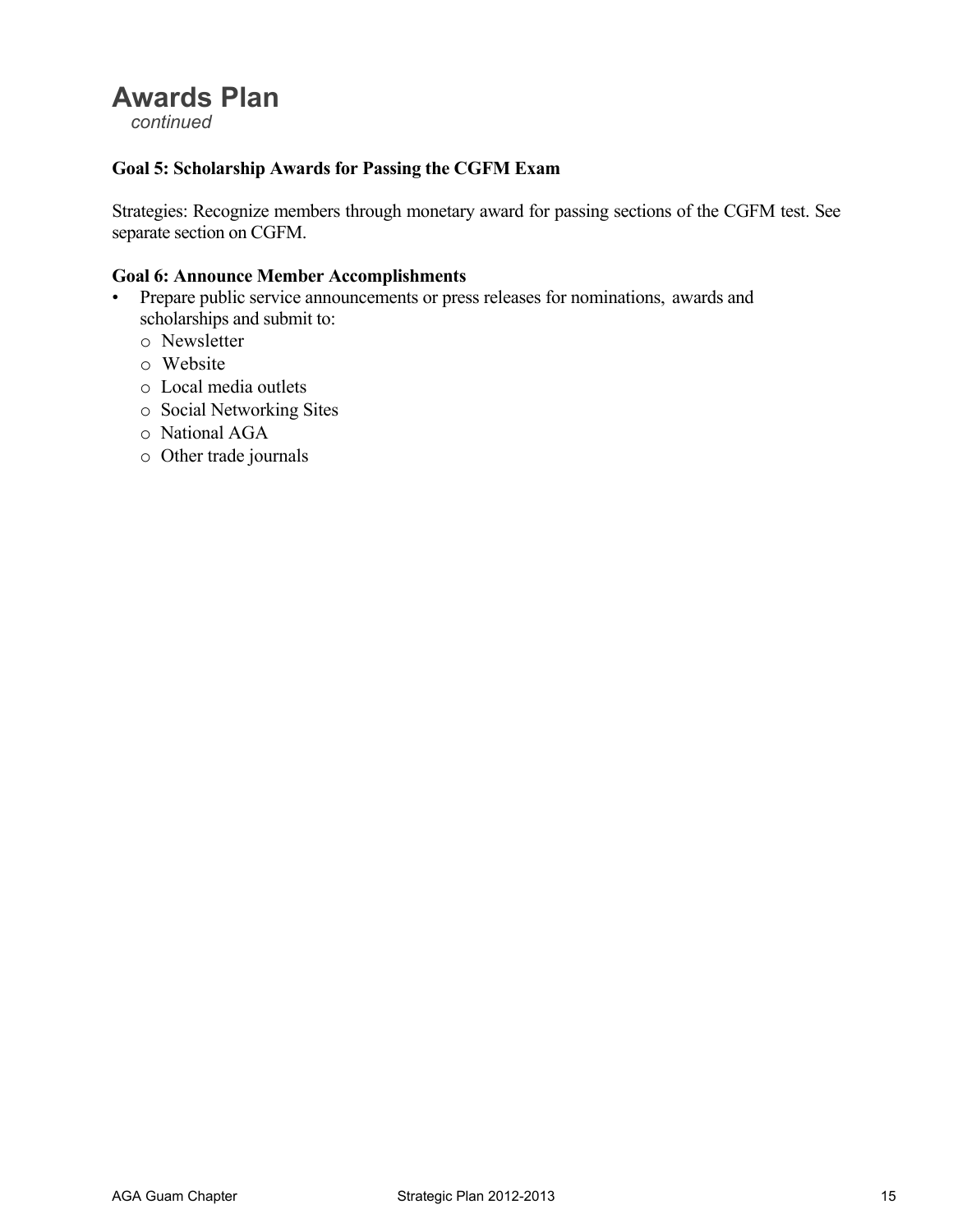# **Scholarship Plan**

### **Chairperson** – **Doris Flores Brooks, CPA, CGFM Advisor** – **Taling Taitano, Awards Chairperson**

The AGA Guam Chapter recognizes the need to provide a venue to recognize outstanding students who wish to pursue excellence in the study of business, accounting, and auditing by providing a scholarship under these disciplines and consequently help improve the business environment within the Micronesian Islands, and at the same time plan to provide continued quality intellectual infrastructure resource. We will also explore offering scholarships to current members pursuing post-secondary degrees.

The Plan is two folds:

**Level 1**. Student Scholarship Program: This program is already in place but shall be revitalized. We will continue to provide financial assistance to eligible candidates with the Herminia Dierking Scholarship in honor of Ms. Dierking's contribution to the AGA Guam Chapter as a past Chapter President, as a Guam legislator who supported continuing education for governmental employees, and as a long time faculty of the University of Guam, Accounting Department.

**Level 2**. Resource Fellowship Fund Program (RFP): This program is a long range plan that would support the Chapter's commitment (in cooperation with the Early Careers Committee) to partner with the private sector companies and explore ways to continue to build a quality Accounting resource (instructor) program that directly benefits students in attaining excellence in an accounting degree program.

### **LEVEL 1: Student Scholarship**

#### **Goal 1 - Revitalize the Student Scholarship Program.**

**Objective**: Fund the Scholarship and Resource Fellowship Fund (RFP)

Set aside funding from Educational Fund (to be determined by CEC) towards supporting an accounting student in accordance with the AGA Guam Chapter Scholarship Criteria.

### **Goal 2 - Make the Scholarship Program Available to Outstanding Students with Proven Track Record of Academic Excellence**

**Objective**: Publicize the Scholarship Eligibility Requirements.

- Partner with the efforts of the local University/College Scholarship Program under the Office of Student Services that conducts regular dialogue with high school students
- Solicit input from the Dean of local Colleges/University to help identify potential candidate/s of the Scholarship program
- Utilize the websites of the AGA, the public school system, colleges and universities (to include institutions that utilize the Guam Community College and/or University of Guam for its higher education needs). Publicize in local newspapers and distribute flyers to local college/university to publicize the scholarship program